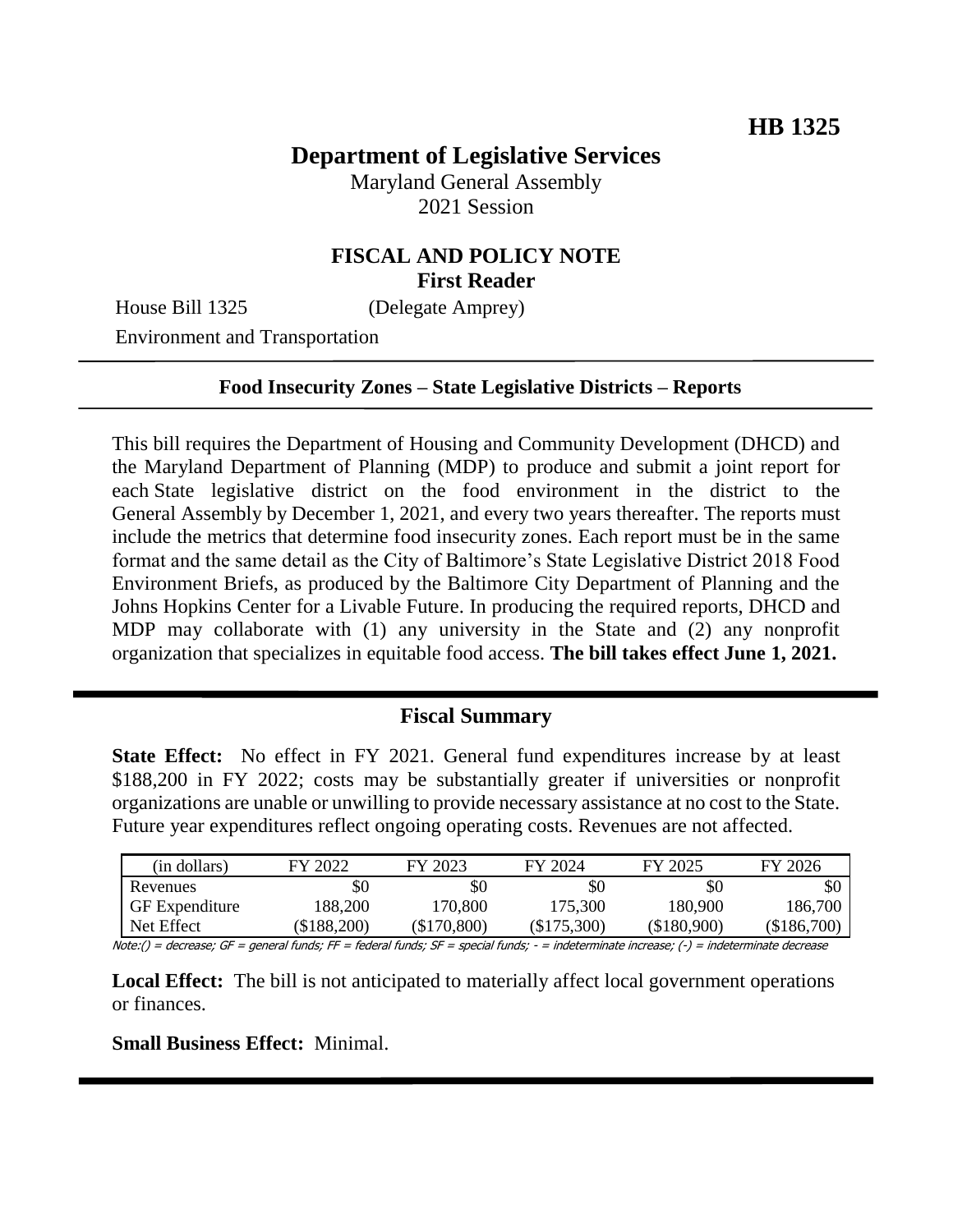## **Analysis**

**Current Law:** There is no requirement in current law for DHCD and MDP to report on the food environment in each legislative district.

The Interagency Food Desert Advisory Committee within DHCD must (1) advise and make recommendations to DHCD on the development and adoption of regulations related to food desert projects; (2) make recommendations to the Secretary of Housing and Community Development on applications for designating an area as a food desert; and (3) make recommendations for interagency coordination to reduce the number of food deserts and promote healthy food access for Maryland neighborhoods. The Secretary of Housing and Community Development, on the recommendation of the committee, is authorized to designate an area as a food desert.

**State Expenditures:** Baltimore City advises that the city's Department of Planning created the report referenced by the bill in collaboration with the Johns Hopkins University (JHU) with existing resources, in large part because JHU conducted the field work (over seven months) necessary to collect data about every food store in the city at no cost to the city. Baltimore City further advises that oversight of the project and development of the report using the data collected by JHU required significant time from existing staff. As the bill requires 47 different versions of the single report prepared by Baltimore City, it is anticipated that extensive staffing resources are needed to prepare the required reports, which is not absorbable with existing staff.

This analysis also assumes that JHU, State universities, or nonprofit organizations can conduct the field work in other areas of the State needed to acquire the necessary data about food stores, much of which MDP advises is not currently available, with existing resources and/or at no cost to the State. If the universities or nonprofit organizations are not able or willing to collect and provide the necessary data at no cost to the State, as JHU did for Baltimore City, then MDP will have to pay a third party to collect the data. MDP estimates an initial cost of \$400,000 in the first year and \$200,000 annually thereafter for those services, but those estimates are not included in this analysis.

Therefore, general fund expenditures increase by at least \$188,150 in fiscal 2022, which accounts for a 30-day start-up delay from the bill's June 1, 2021 effective date. This estimate reflects the cost of hiring a total of two staff (one report specialist for DHCD and one report specialist for MDP) to coordinate the development of the required reports with participating universities and/or nonprofit organizations. The estimate includes salaries, fringe benefits, one-time start-up costs, and ongoing operating expenses, including annual subscription fees of \$20,000. The information and assumptions used in calculating the estimate are stated as follows: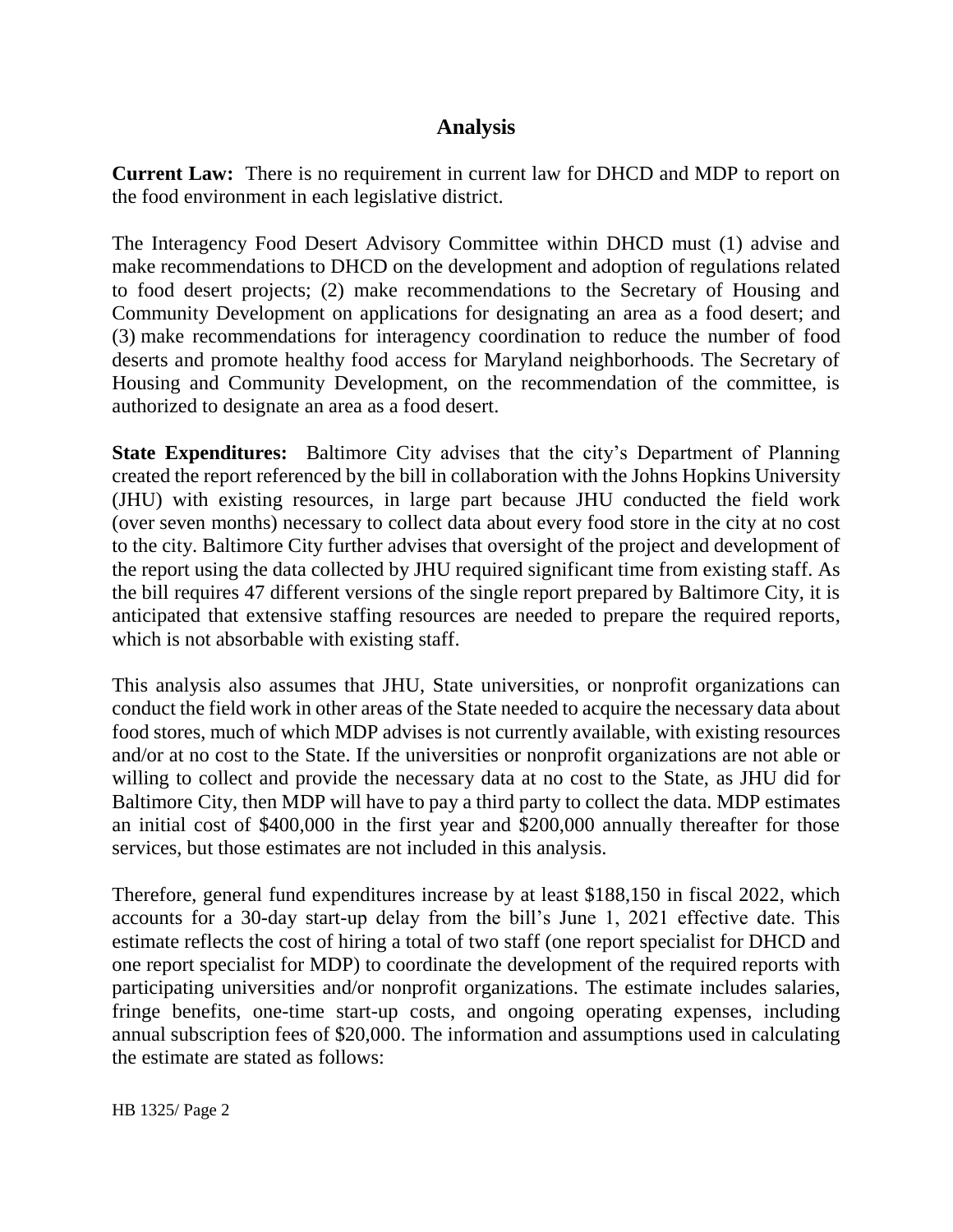- every two years, MDP and DHCD must jointly prepare 47 different reports, 1 for each legislative district;
- JHU, the University System of Maryland, other universities in the State, or nonprofit organizations can collect and analyze the necessary data with existing resources and/or at no cost to the State;
- DHCD and MDP require additional staff to coordinate the collection and analysis of data and the preparation of each of the 47 reports; and
- MDP must subscribe to a mapping tool necessary to calculate driving distances to food stores at an annual cost of \$20,000.

|                                           | <b>DHCD</b> | <b>MDP</b> |
|-------------------------------------------|-------------|------------|
| Positions                                 | 10          | 1.O        |
| Salaries and Fringe Benefits              | \$78,330    | \$78,330   |
| <b>Subscription Fees</b>                  |             | 20,000     |
| <b>Other Operating Expenses</b>           | 5,745       | 5,745      |
| <b>Minimum FY 2022 State Expenditures</b> | \$84,075    | \$104,075  |

Future year expenditures reflect full salaries with annual increases and employee turnover and ongoing operating expenses.

Baltimore City also advises that it took the city and JHU one year to complete the report referenced in the bill. As the bill requires the preparation of 47 reports (1 for each legislative district), DHCD and MDP may not be able to meet the bill's December 1, 2021 deadline for the first set of reports.

## **Additional Information**

**Prior Introductions:** None.

**Designated Cross File:** None.

**Information Source(s):** Baltimore City; University System of Maryland; Morgan State University; St. Mary's College of Maryland; Department of Housing and Community Development; Maryland Department of Planning; Department of Legislative Services

**Fiscal Note History:** First Reader - February 26, 2021 rh/mcr